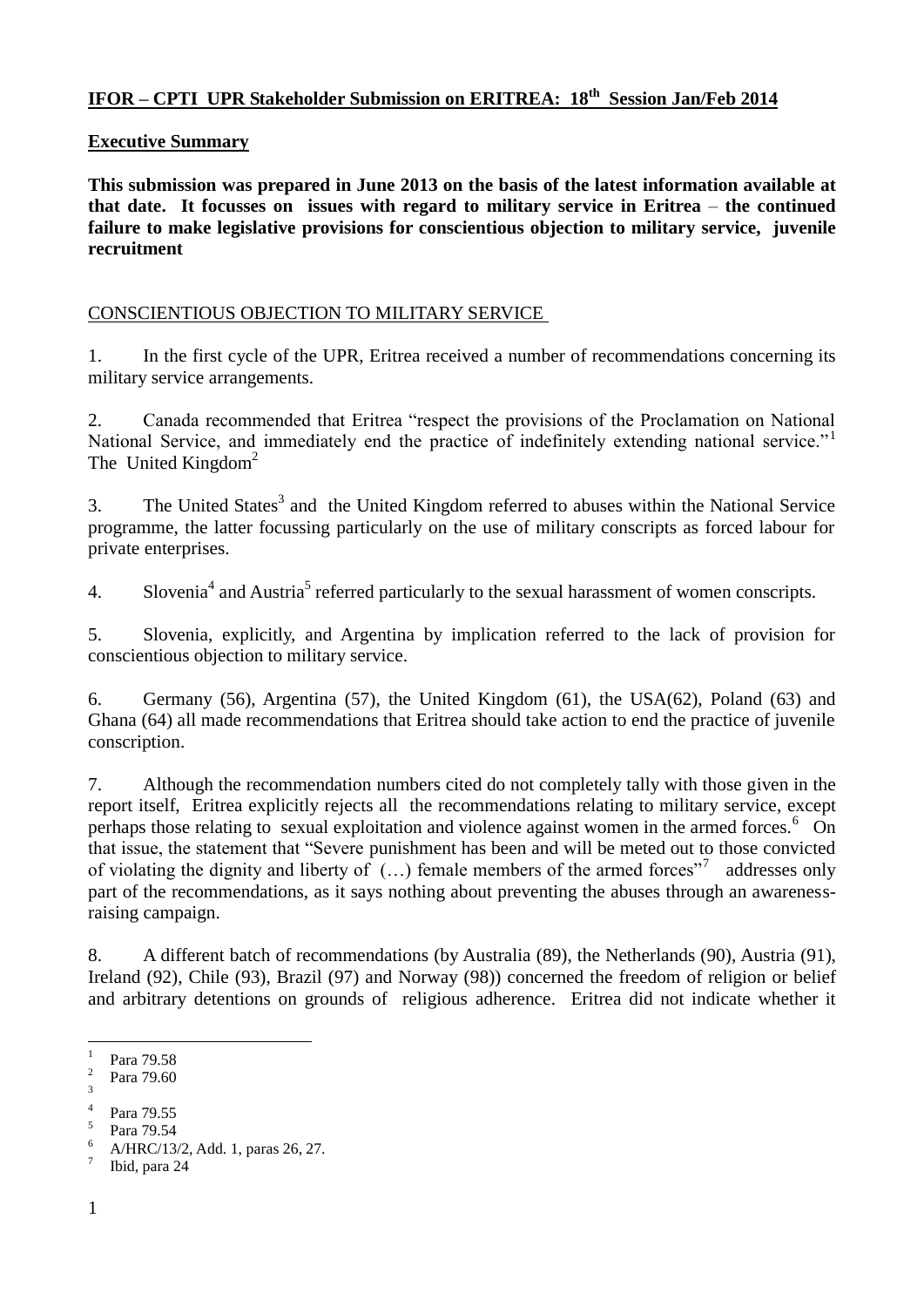accepted or rejected these recommendations, but instead challenged the accuracy of the information on which they were based:chseeming instead. "Eritrea does not detain people for their religious belief.", but continues "There are those who have been detained for committing crimes, including treason and threatening national security. Their cases have been, and continue to be, under review."<sup>8"</sup>

9. Regarding all of the recommendations quoted above, and quite apart from the question of acceptance or rejection, there is no evidence of any action taken by Eritrea since the last Review which would meet the concerns expressed in these recommendations.

10. The Eritrean government continues to deny the factual bases of almost all allegations made.<sup>9</sup> However in the absence of any independent journalism or civil society organisations and with no access to the country for international organisations or United Nations procedures, including the Special Rapporteur on Eritrea herself there is no way of verifying the government's denials. Meanwhile, the little information which does emerge from the country, mainly through the testimony of refugees<sup>10</sup> and therefore inevitably slightly out of date, serves only to reinforce the earlier reports.

## BACKGROUND

11. After indepedence in 1993, the Eritrean People's Liberation Front, which had led the thirtyyear-long war of independence from Ethiopia transformed itself into the "Popular Front for Democracy and Justice", and has imposed military rule ever since. Between 1998 and 2000, a war with Ethiopia over a disputed stretch of border cost massive casualties. Since then, there has been no full-scale military conflict, yet the level of militarisation in the country has if anything increased.

12. Initially, the size of the former liberation forces was such that Eritrea did not need fresh military recruitment. The first national service introduced was an 18-month development service under the Ministry of Regional Administration. Under the 1995 Proclamation on National Service this was replaced by an obligation for all citizens (male and female), to perform six months of military training followed by twelve months of military service, which might be armed of unarmed. The development service was retained only for those found to be unfit to perform military service.

13. Article 21.1 of the Proclamation reads "During a mobilisation or war period anyone in Active National Service is under the obligation of remaining even beyond the prescribed period unless the concerned Authority allows him to leave officially."<sup>11</sup> This provision invoked not during the 1998-2000 border war with Ethiopia, but subsequently, in the "Warsai-Dikalo Development Campaign" of 2002. Military training has been shortened to four months and the unarmed development service (which in fact predated compulsory military service) has disappeared.Military training has been shortened to four months and the unarmed development service (which in fact predated compulsory military service) has disappeared.

14. The UN-brokered peace accord of December 2000 included a demobilisation plan. As of

 $\overline{a}$ 8 Para 32.

<sup>9</sup> See, for example the statement made by the Eritrean Ambassador in the interactive dialogue with the Special Rapporteur on Eritrea at the 23rd Session of the Human Rights Council.

<sup>&</sup>lt;sup>10</sup> See for example Amnesty International, "Eritrea: 20 years of independence but still no freedom".

Proclamation on National Service No.82/1995, Article 21, 23<sup>rd</sup> October 1995 (translation as given on UNHCR Refworld database)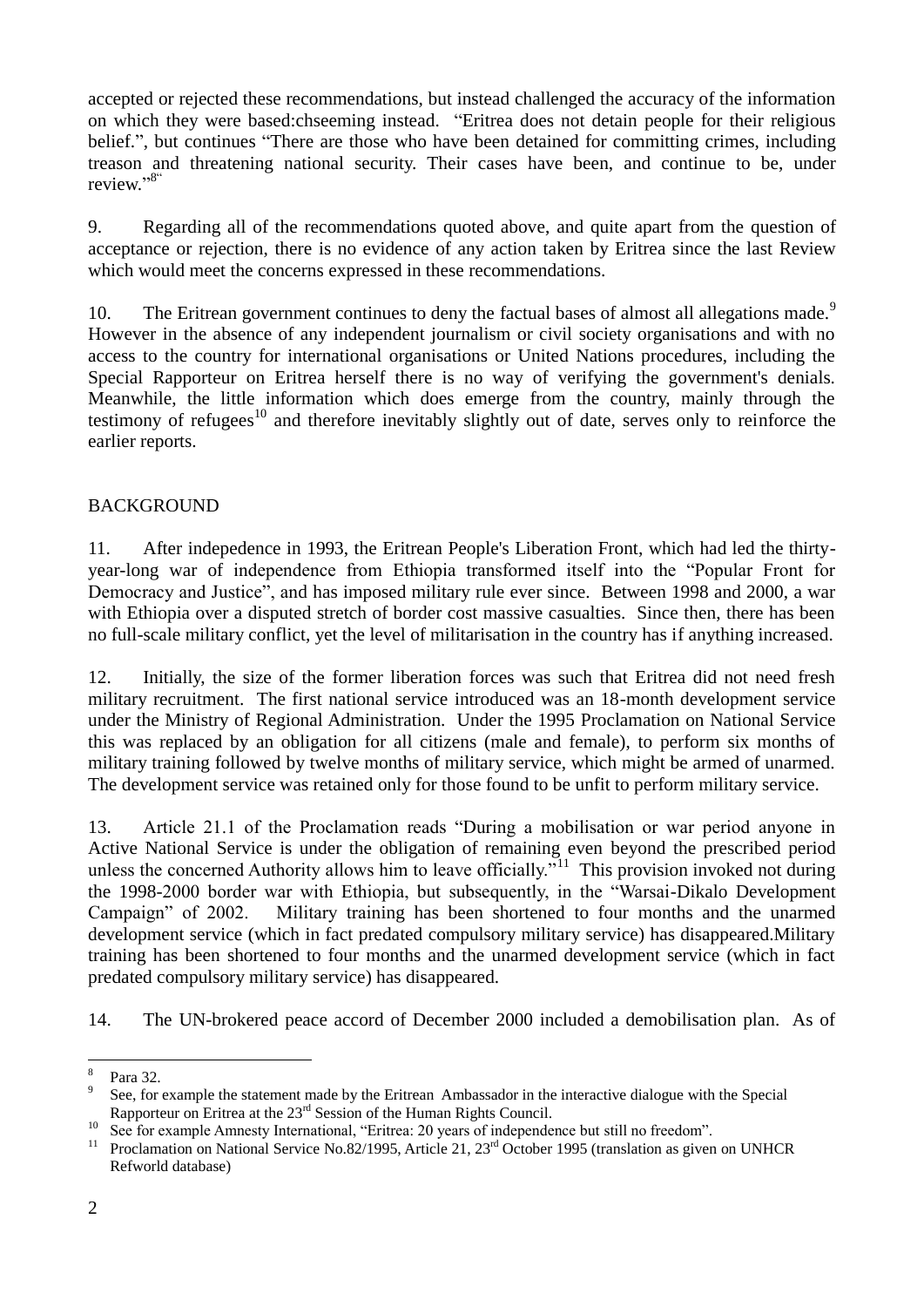December 2006 some 104,400 soldiers had been demobilised; fresh tensions with Ethiopia however led to the suspension of the programme. A conservative estimate puts the current active strength of the armed forces at 201,750, overwhelmingly conscripts, plus some 120,000 reserves.12 Given the ongoing state of general mobilisation, it is not clear how many of the reserves are in fact mobilised at any one time. The population reaching the "militarily significant" age of 16 in 2010 was estimated as 134,550.13 Some observers suggest that the Eritrean armed forces in fact contain about a third of the able-bodied work-force. In no other State is this proportion approached - partly of course because very few impose conscription on women.

15. Female conscription has its roots in the role women played in the Eritrean People's Liberation Front during the thirty-year-long war which led to independence from Ethiopia. Estimated at some 35% of the EPLF's strength, "(u)nlike their counterparts in the (Ethiopian) army, women in the (EPLF) usually assumed combat duties. In fact some are said to be among the best fighters. Not an insignificant number of them were posted in commanding positions within the force."<sup>14</sup>

16. This emancipating image of female military service was intitially carried forward into the Eritrean army. However the status of women in the army has suffered a sharp reversal; by 2004 it was reported that the perception that female conscripts faced sexual slavery led to violent confrontations with recruiters in some Muslim communities; since when conscription has been enforced less thoroughly on Muslim women.<sup>15</sup> Rape is now reportedly widespread, leading to frequent pregnancies, which result in release from the military but subsequent social stigmatisation.<sup>16</sup>

## CONSCIENTIOUS OBJECTION TO MILITARY SERVICE

17. Eritrea does not recognise the right of conscientious objection to military service.In the twenty years of Eritrean independence, every person known to have declared a conscientious objection when faced with military recruitment has been imprisoned, and there has not been a single reported instance of the release of a conscientious objector from imprisonment.

18. The first conscientious objectors known to have declared themselves to the military authorities were twelve Jehovah's Witnesses, who were incarcerated at Sawa on  $24<sup>th</sup>$  September 1994, in shipping containers which exacerbated the extreme desert temperatures. Nine of the twelve relented under these conditions and agreed to perform military service;  $17$  nineteen years later, the three who held out are as far as is known still held under the same conditions.

19. Subsequently, in view of the harsh treatment to be expected, most conscientious objectors in Eritrea have attempted to evade military service, often by fleeing the country, rather than reporting to the military authorities and declaring their refusal to serve. This even applies to Jehovah's

 $\overline{a}$  $12$  The Military Balance 2013 (International Institute of Strategic Studies, London), p508.

<sup>&</sup>lt;sup>13</sup> CIA World Factbook, op cit

<sup>&</sup>lt;sup>14</sup> Case study on Ethiopia prepared for <u>The UN Study on the Impact of Armed Conflict on Children</u> (the Machel Study) A/51/306 (1996), quoted in Brett, R. & McCallin, M., Children: the invisible soldiers ( $2<sup>nd</sup>$  edition, 1998), Rädda Barnen (Swedish Save the Children), Stockholm, p.83.

<sup>&</sup>lt;sup>15</sup> Amnesty International, "Eritrea: You have no right to ask" 2004

<sup>&</sup>lt;sup>16</sup> See Bailliet, C.M., "Examining Sexual Violence in the Military Within the Context of Eritrean Asylum Claims Presented in Norway", International Journal of Refugee Law , 2007, pp.472 - 510.

<sup>&</sup>lt;sup>17</sup> Evidence submitted by the General Counsel of the Jehovah's Witnesses to the OHCHR for its report on "best" practices" in the field of conscientious objection to military service,  $1<sup>st</sup>$  August 2003.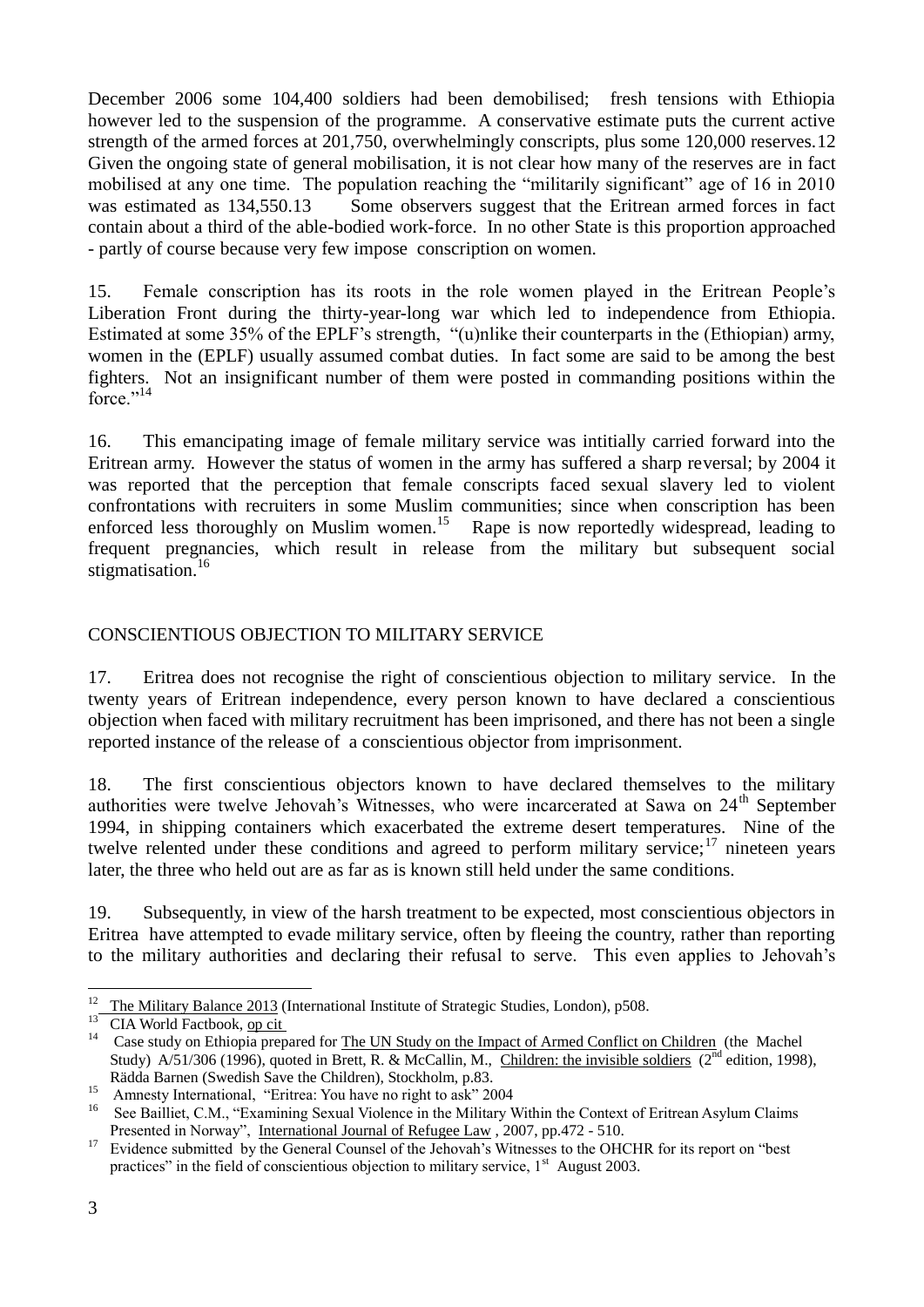Witnesses, who normally give great importance to publicly testifying to their beliefs. A number of Jehovah's Witnesses have nevertheless declared themselves as conscientious objecctors in full knowledge of the likely consequences. It is believed that in addition to the original three, nine remain imprisoned at Sawa, one since 2001, one since 2003, one since 2004, three since 2005, one since 2006, and two since 2007. Three who declared their objection later, two in 2008 and one in 2009, were imprisoned in Meitir.

# JUVENILE RECRUITMENT

20. Eritrea acceded to the Optional Protocol to the Convention on the Rights of the Child on the involvement of children in armed conflict (OPAC) on  $16<sup>th</sup>$  February 2005. It has however yet to produce its initial report.

21. Refugees have reported that military training occupies two to three hours twice a week in the secondary school curriculum18 and it is known that the final year of secondary education must be served in a military training centre, so that as reported by Child Soldiers International some "are therefore in effect conscripted below the age of 18 years". 19

22. As well as the official call-up system, facilitated by the formalised militarisation of the education system; much conscription takes the form of forced recruitment in raids ("*giffa*" in the Tigrinya language), in areas where those who have not responded to the call-up, or who have deserted, may be hiding. These raids seize all who appear to be of military age and cannot produce documentation to show that they are not liable for military service. Such a model is prone to result in at least the inadvertant conscription of persons aged under the legal recruitment age of 18.

23. Some of the evidence however implies that age limits may be wilfully ignored. For example one documented case of forced recruitment concerned a former child soldier interviewed in Germany in 2003 who had been seized by the military at the age of 13.<sup>20</sup>

24. A later account<sup>21</sup> gives a picture of widespread conscription at an extremely young age. A conscript who completed training in July 2007 reports that in his battalion of 500 there were 17 *children* aged below 15 – he names three eleven-year-olds, two twelve-year-olds and four fourteenyear-olds. Of the others who were "under age" ie. 15, 16 or 17 years old, the number was so large that he was unable to give an estimate. Naturally some of the younger recruits were physically unable to bear weapons and instead became enslaved as personal servants for individual officers.

25. It will be noted that any military recruitment of persons aged under 15 is a violation of the Convention on the Rights of the Child itself. The conscription, or the deployment in hostilities, of persons aged under 18 is a violation of the OPAC. It will also be noted that a person who was aged 11 in July 2007 would at the time of writing (June 2013) not have reached his or her eighteenth birthday. If these allegations were accurate, and if the persons concerned have not been demobilised, this means that Eritrea would still have under-age conscripts even if, contrary to all reports, absolutely no juvenile recruitment had subsequently taken place.

 $18\,$ <sup>18</sup> See, for instance, Yosef-Tudla, R. "I am against war on principle" in Women Conscientious Objectors, an anthology (War Resisters' International, London, 2010), p 78.

<sup>&</sup>lt;sup>19</sup> Child Soldiers International, Louder than words, London, September 2012, p.147.

<sup>20</sup> Ludwig, M., Former Child Soldiers as Refugees in Germany, (Originally published in German by terre des hommes Deutschland, 2003. (English translation published by Quaker UN Office, Geneva.

 $^{21}$  http://www.ehrea.org/cs.htm